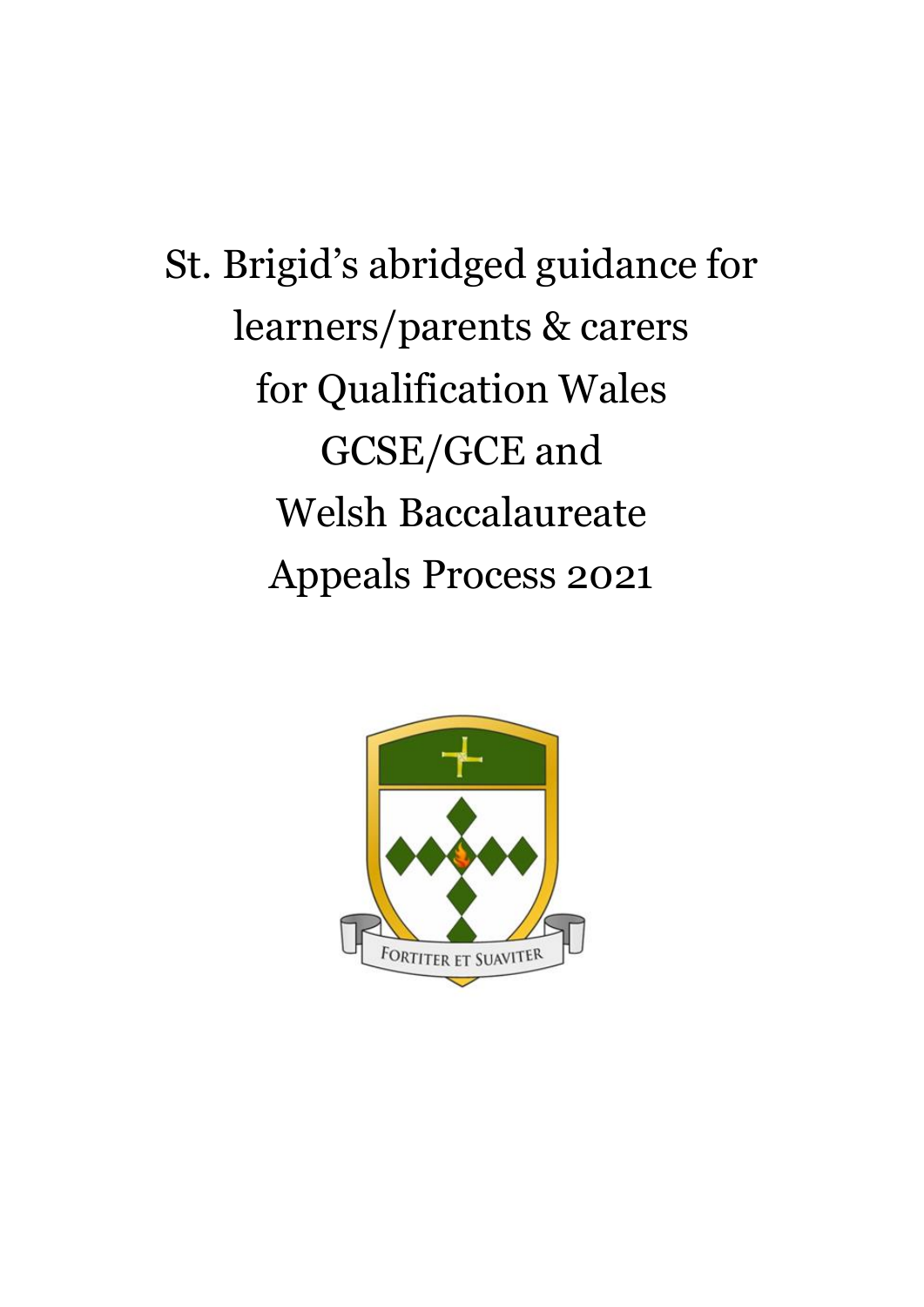## **Introduction**

This year's alternative approach to awarding qualifications through centre determined grades has required a new approach to reviews and appeals so that there is a fair and meaningful process for learners. The approach to determining grades puts teachers, lecturers and school and college leaders at the heart of delivering a system that will enable learners to progress. Schools and colleges also have a key role to play in making sure every learner has access to fair review and appeals processes this year.

More detailed guidance with respect to the Appeals Process can be found at [https://www.qualificationswales.org](https://www.qualificationswales.org/)

#### **Appeals – Stages System**

There are three stages in this year's approach.

**STAGE** 

**Centre review** 

A learner can request for a centre review of the provisional **Centre Determined Grade on** the grounds that there has been an error in the determination of their grade. Learners must give a reason why they believe there has been an error in the determination of their grade.

Grades can go up, down or remain the same as a result.

#### **STAGE Appeal to WJEC** (following completion of Stage 1)

An appeal to WIEC on the grounds that the judgement that the centre has made is unreasonable and/or a procedural error has been made. Learners must give a reason why they believe the centre has made an unreasonable judgement and/or a procedural error.

Grades can go up, down or remain the same as a result.

**EPRS - Qualifications Wales** 

**STAGE** 

(following completion of Stage 2)

**A request to Oualifications Wales** for an Exam Procedures Review Service (EPRS) to review whether WJEC has followed the required procedures.

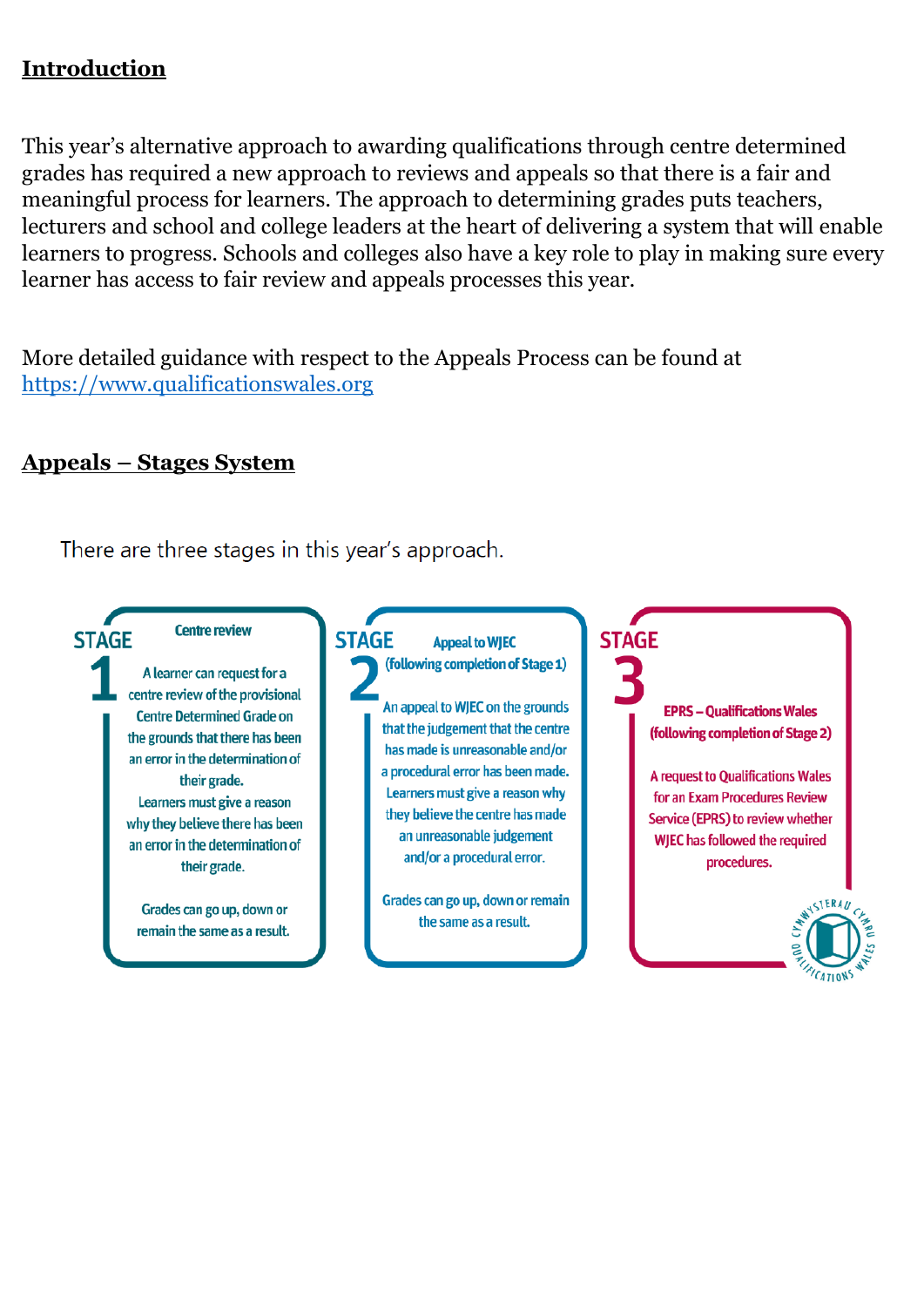# **In brief:**

• The centre (St.Brigid's School) review allows learners to request a review where they consider an error has been made in the determination of their grade – the focus is on the overall grade not on the marking of individual assessments.

### **There is no expectation that centres remark assessments.**

• The centre review is an opportunity for the school or college to check they have not made an error in the determination of the grade.

• Learners should briefly explain the nature of the error when requesting a centre review. WJEC will be providing templates for centres and learners to use.

• The centre review is not an opportunity for learners to try and improve grades that have been determined fairly in accordance with the centre's assessment and quality assurance processes and are supported by the evidence and the decision-making record.

• A stage 2 appeal to WJEC can be made after completion of the centre review if the learner still believes there has been a procedural error or that the grade is unreasonable.

• WJEC will only uphold an appeal on the grounds of unreasonable academic judgement at Stage 2 if it is well outside the bounds of reasonable academic judgement and that the evidence cannot reasonably support the grade.

#### **• Grades can go up or down, or stay the same, following the centre review and appeal.**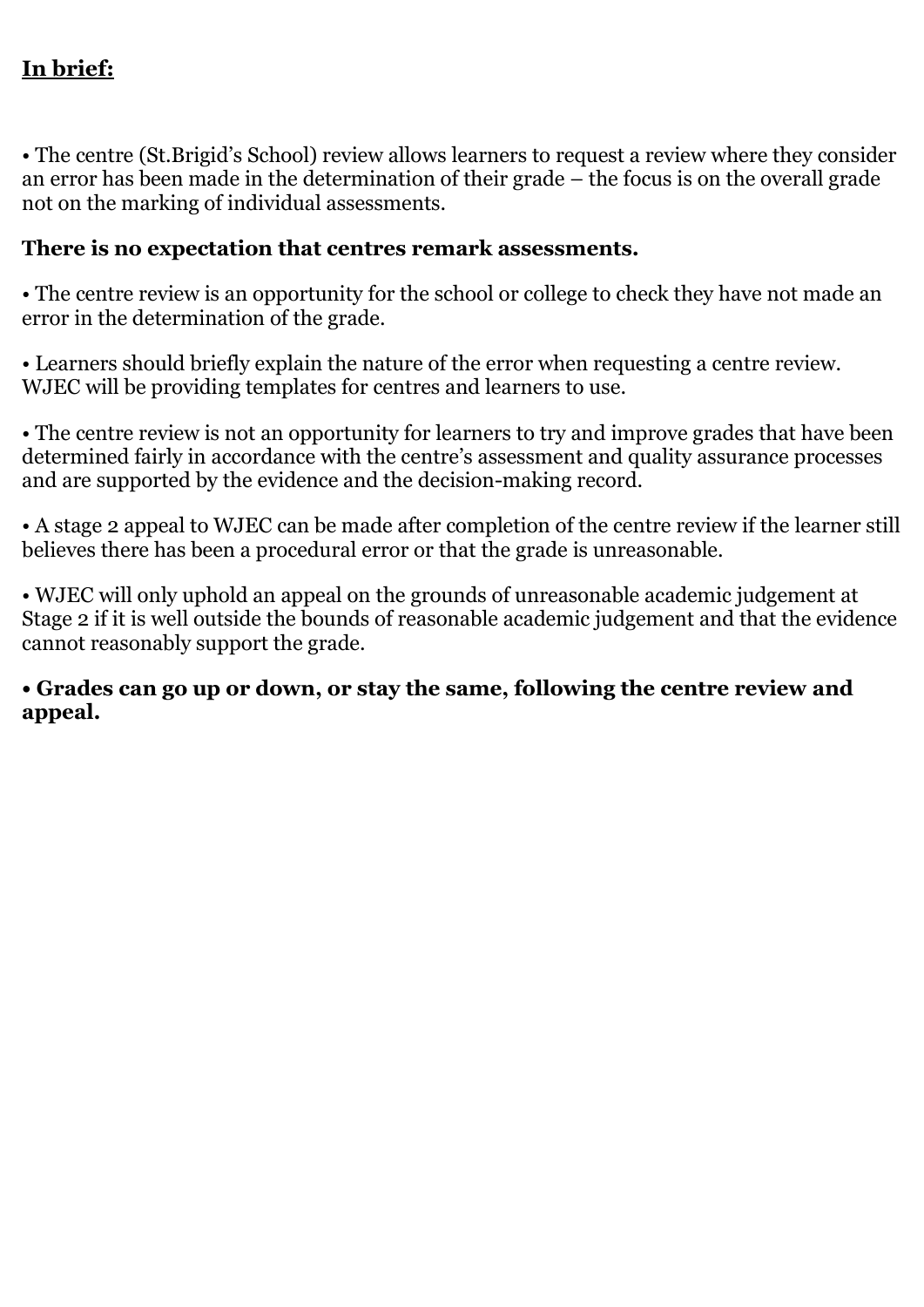## **The Stage Process – Simplified**

Our school have applied internal quality assurance arrangements and WJEC has undertaken external quality assurance of arrangements for summer 2021. Errors however may occasionally occur, and you have an opportunity to ask to check your grade(s) if you **genuinely** believe than an error has been made in determining your grade. **You are not able to negotiate which evidence is included** in the range of evidence used to determine your grades.

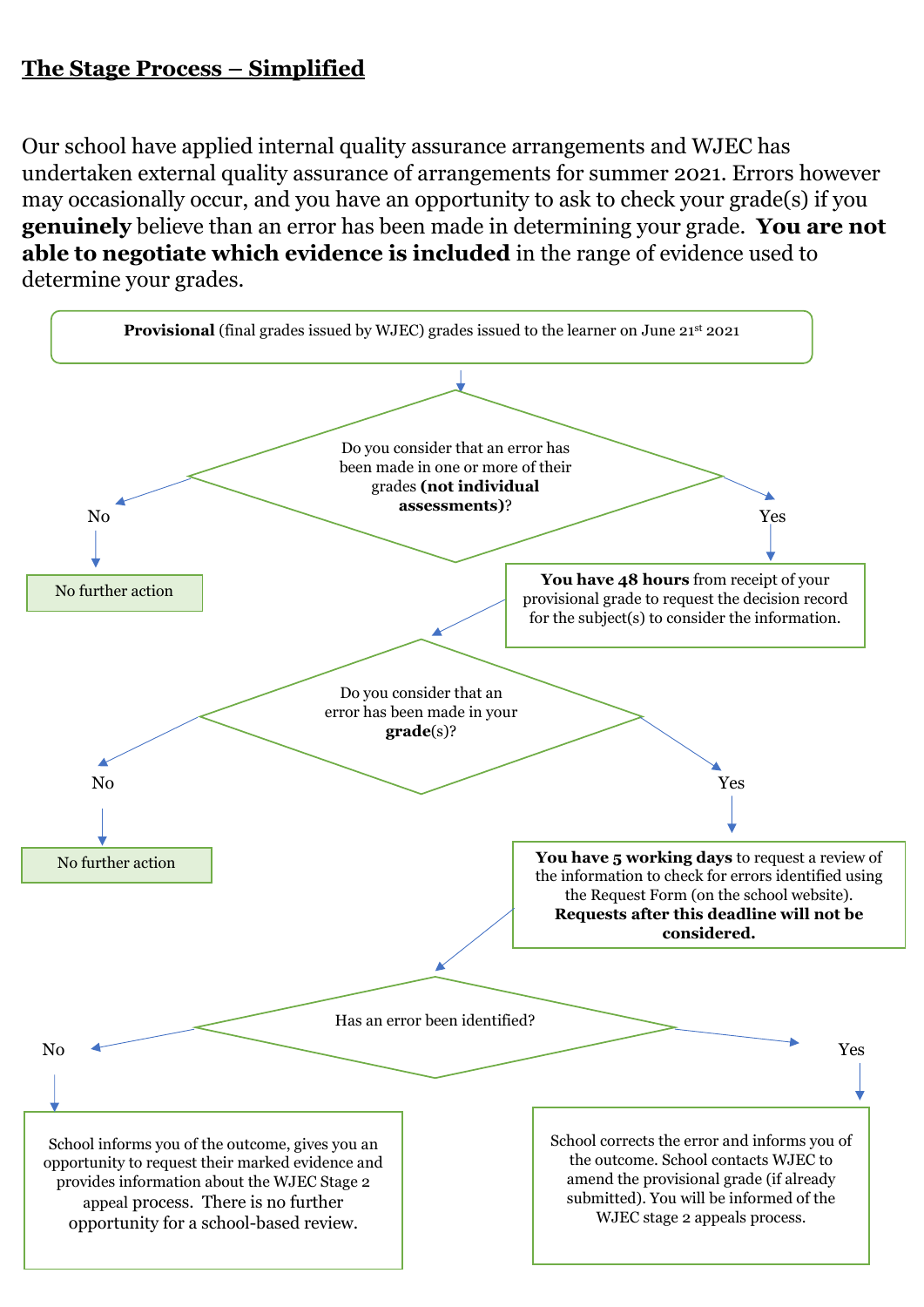You may also request a stage 2 appeal to WJEC if you consider that an error persists following the outcome of stage  $1 -$  the centre review.

An appeal may also be made if you, following a discussion with the school, considers that WJEC has made an error.

For example, St.Brigid's School confirms that they submitted a provisional C grade, and the grade issued by WJEC was a D.